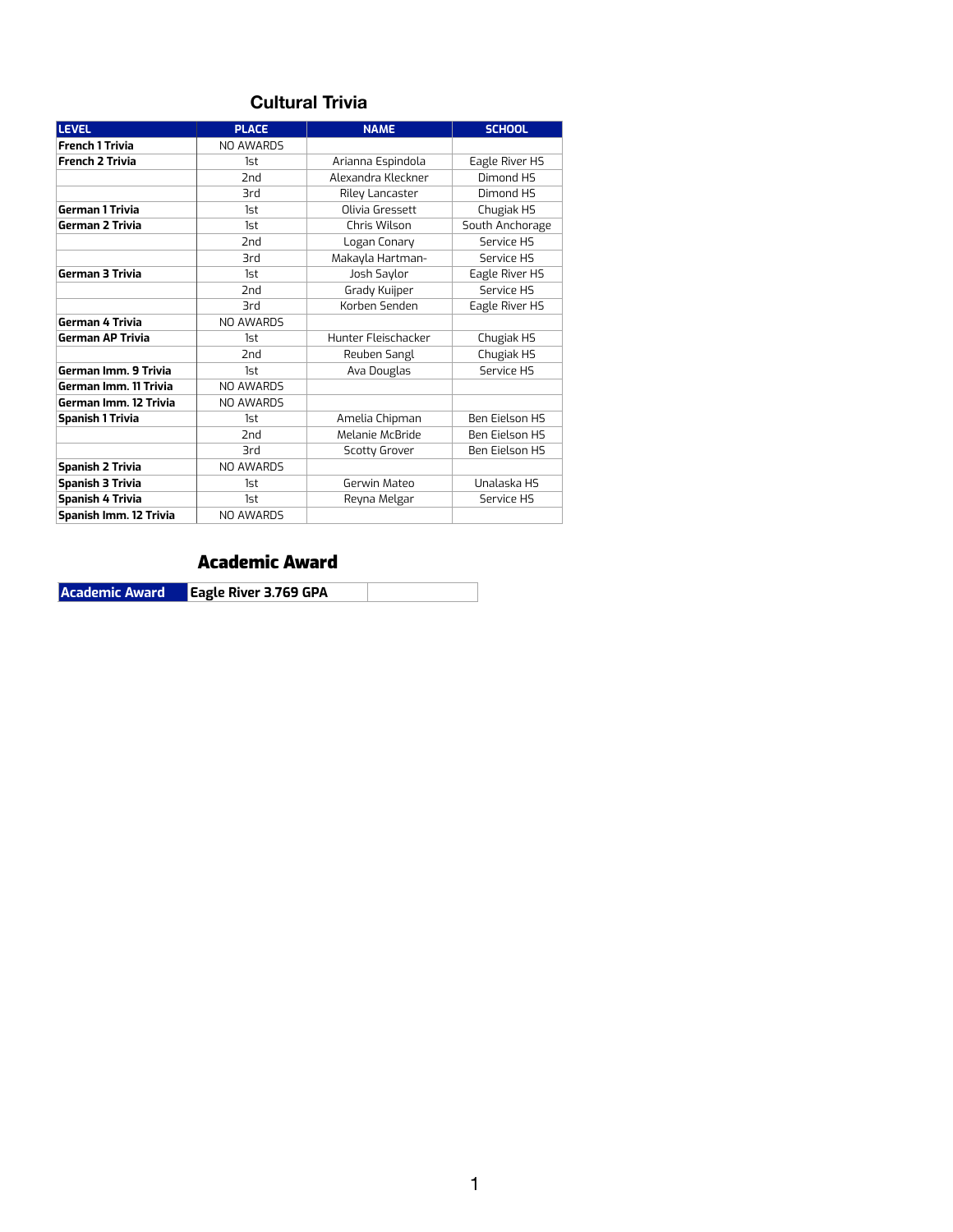# **Poetry Results**

| <b>LEVEL</b>                    | <b>PLACE</b> | <b>NAME</b>                 | <b>SCHOOL</b>          |
|---------------------------------|--------------|-----------------------------|------------------------|
| <b>Chinese 1</b>                | 1st          | Shelly Xiong                | <b>Bartlett HS</b>     |
| <b>Chinese 2</b>                | 1st          | <b>Isis Perkins</b>         | <b>Bartlett HS</b>     |
| <b>Chinese 3</b>                | 1st          | Sheng Her                   | <b>Bartlett HS</b>     |
|                                 | 2nd          | See Xiong                   | <b>Bartlett HS</b>     |
|                                 | 3rd          | Jessica Chang               | <b>Bartlett HS</b>     |
| <b>Chinese 4</b>                | NO AWARDS    |                             |                        |
| <b>Chinese 5-AP</b>             | 1st          | Jasmine Ross                | <b>Bartlett HS</b>     |
| French 1                        | 1st          | Anna Kardashyan             | South Anchorage HS     |
|                                 | 2nd          | Krista Edwards              | Palmer HS              |
|                                 | 3rd          | Harriette Kost              | Palmer HS              |
| French <sub>2</sub>             | 1st          | Gabby Kern                  | South Anchorage HS     |
|                                 | 2nd          | Arianna Espindola           | Eagle River HS         |
|                                 | 3rd          | Suzanne Landau              | South Anchorage HS     |
| French 3                        | 1st          | Ruben Rhodes                | West Anchorage HS      |
|                                 | 2nd          | Raeann Leoncio              | Dimond HS              |
| French 4                        | 1st          | <b>Thea Hinks</b>           | South Anchorage HS     |
|                                 | 2nd          | Mikayla Bishop              | Palmer HS              |
|                                 | 3rd          | Michelle Graeber            | Dimond HS              |
| French 5                        | NO AWARDS    |                             |                        |
| <b>French AP</b>                | 1st          | Sophie Thiele               | Dimond HS              |
|                                 | 2nd          | Annemarie VanCouhenberghe   | Dimond HS              |
|                                 | 2nd          | Harrison Hopkins            | Dimond HS              |
| German 1                        | 1st          | Grant Chythlook             | South Anchorage HS     |
|                                 | 2nd          | Maren Lund                  | South Anchorage HS     |
|                                 | 3rd          | Joseph Sykes                | West Anchorage HS      |
| German 2                        | 1st          | Josh Batac                  | South Anchorage HS     |
|                                 | 2nd          | Sophia Fenoseff             | Eagle River HS         |
|                                 | <b>3rd</b>   | Phoebe Goebel               | Eagle River HS         |
| German 3                        | 1st          | <b>Violet Bowie</b>         | West Anchorage HS      |
|                                 | 2nd          | Anna Deaton                 | Eagle River HS         |
|                                 | 2nd          | Tinei Palmer                | Chugiak HS*            |
|                                 | 3rd          | Josh Saylor                 | Eagle River HS         |
| German 4                        | 1st          | Kian Skinner                | Eagle River HS         |
|                                 | 2nd          | Joe Joe Tapley              | Chugiak HS             |
| German 5                        | 1st          | E Chythlook                 | South Anchorage HS     |
| <b>German AP</b>                | 1st          | Ana Kroona                  | Chugiak HS             |
|                                 | 1st          | Danika Brandorff            | Service HS*            |
|                                 | 2nd          | Alex Fenton                 | South Anchorage HS     |
|                                 | 2nd          | Wiktoria Grochowski         | Service HS*            |
|                                 | 3rd          | Hunter Fleischacker         | Chugiak HS             |
| <b>German Immersion 9/10</b>    | 1st          | Lilian Kurth                | Service HS*            |
|                                 | 2nd          | Rori Temple                 | Service HS*            |
| Japanese 1                      | 1st          | Rhik-Franz Ganab            | Dimond HS              |
|                                 | 2nd          | Izara Adams                 | Dimond HS*             |
|                                 | 3rd          | Elijah Lee                  | Dimond HS              |
| Japanese <sub>2</sub>           | 1st          | Made Bultron                | Palmer HS              |
|                                 | 2nd          | <b>Emmanuel Castro</b>      | Dimond HS              |
|                                 | 2nd          | Maggie Whisenhunt           | Palmer HS              |
|                                 | 3rd          | Amelia Muhlbauer            | Dimond HS              |
|                                 | 3rd          | Everett Johnson             | Palmer HS              |
| Japanese 3                      | 1st          | Aiden Reid                  | Dimond HS              |
|                                 | 1st          | Athena McAbee               | Palmer HS              |
|                                 | 2nd          | Amiah Barker                | Palmer HS              |
|                                 | 3rd          | Jeanine Venasquez-Sapalasan | Dimond HS              |
| Japanese 4                      | NO AWARDS    |                             |                        |
| Japanese Immersion 9/10         | 1st          | Rihana Poshka               | Dimond HS <sup>*</sup> |
|                                 | 2nd          | Jahzara O'Neil              | Dimond HS*             |
|                                 | 2nd          | Mackenzie Tasker            | Dimond HS*             |
|                                 | 3rd          | <b>Bruce Moss</b>           | Dimond HS <sup>*</sup> |
| <b>Japanese Immersion 11/12</b> | NO AWARDS    |                             |                        |
| <b>Spanish 1</b>                | 1st          | <b>Bella Kovacs</b>         | <b>Ben Eielson HS</b>  |
|                                 | 2nd          | Rebecca Tomasik             | <b>Ben Eielson HS</b>  |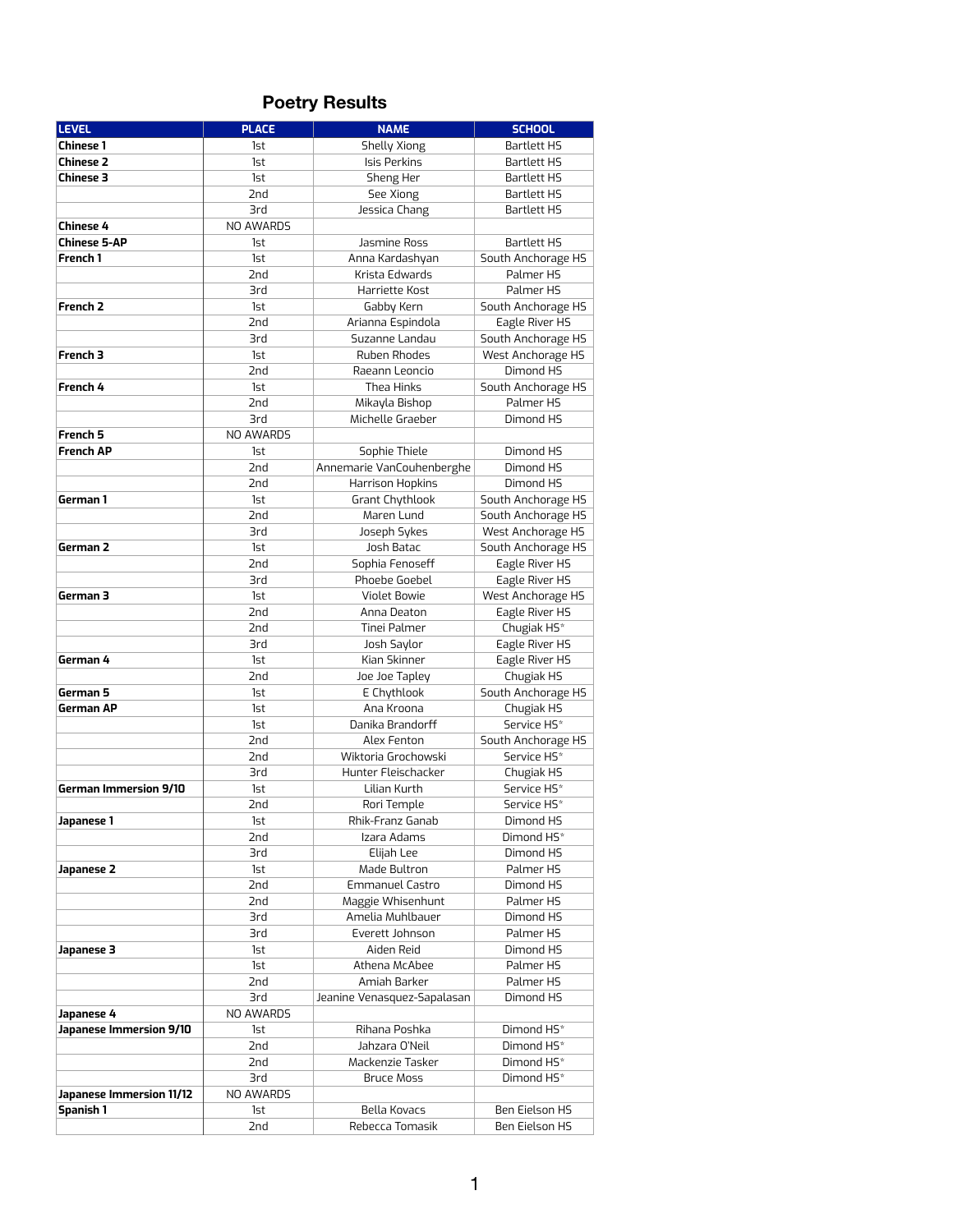| <b>LEVEL</b>                   | <b>PLACE</b>    | <b>NAME</b>          | <b>SCHOOL</b>      |
|--------------------------------|-----------------|----------------------|--------------------|
|                                | 3rd             | Daniel DiNardo       | Colony HS          |
| <b>Spanish 2</b>               | 1st             | Nikki Amora          | Unalaska HS        |
|                                | 2nd             | Sam Keen             | Colony HS          |
|                                | 3rd             | <b>Austin Honig</b>  | Colony HS          |
| <b>Spanish 3</b>               | 1st             | Nicky Widdis         | West Anchorage HS  |
|                                | 2nd             | <b>Clarie Evans</b>  | West Anchorage HS  |
|                                | 3rd             | Vanessa Kim          | West Anchorage HS  |
| Spanish 4                      | 1st             | Alana Belle Tirado   | West Anchorage HS  |
|                                | 2nd             | Gabriel Caravahlo    | Colony HS          |
|                                | 3rd             | Reyna Melgar         | Service HS         |
| <b>Spanish 5</b>               | 1st             | Malachi Stamoolis    | Colony HS*         |
| <b>Spanish AP</b>              | 1st             | Lillian Yang         | West Anchorage HS  |
| <b>Spanish Immersion 9/10</b>  | 1st             | Sophitia LaVoy       | Unalaska HS*       |
|                                | 2nd             | Alexandra Menendez   | West Anchorage HS* |
|                                | 3rd             | Sofia Castellanos    | West Anchorage HS* |
| <b>Spanish Immersion 11/12</b> | 1st             | Lizzy Escalante      | Unalaska HS*       |
|                                | 2 <sub>nd</sub> | Gabriella Austermuhl | West Anchorage HS* |
|                                | 3rd             | Jolie Robison        | Chugiak HS         |

*\*This symbol denotes a student with a special speaker status, i.e. speaks the language at home, has lived in a nation where the language is spoken, or has participated previously in an immersion program for the language of competition and is competing in a nonimmersion category.*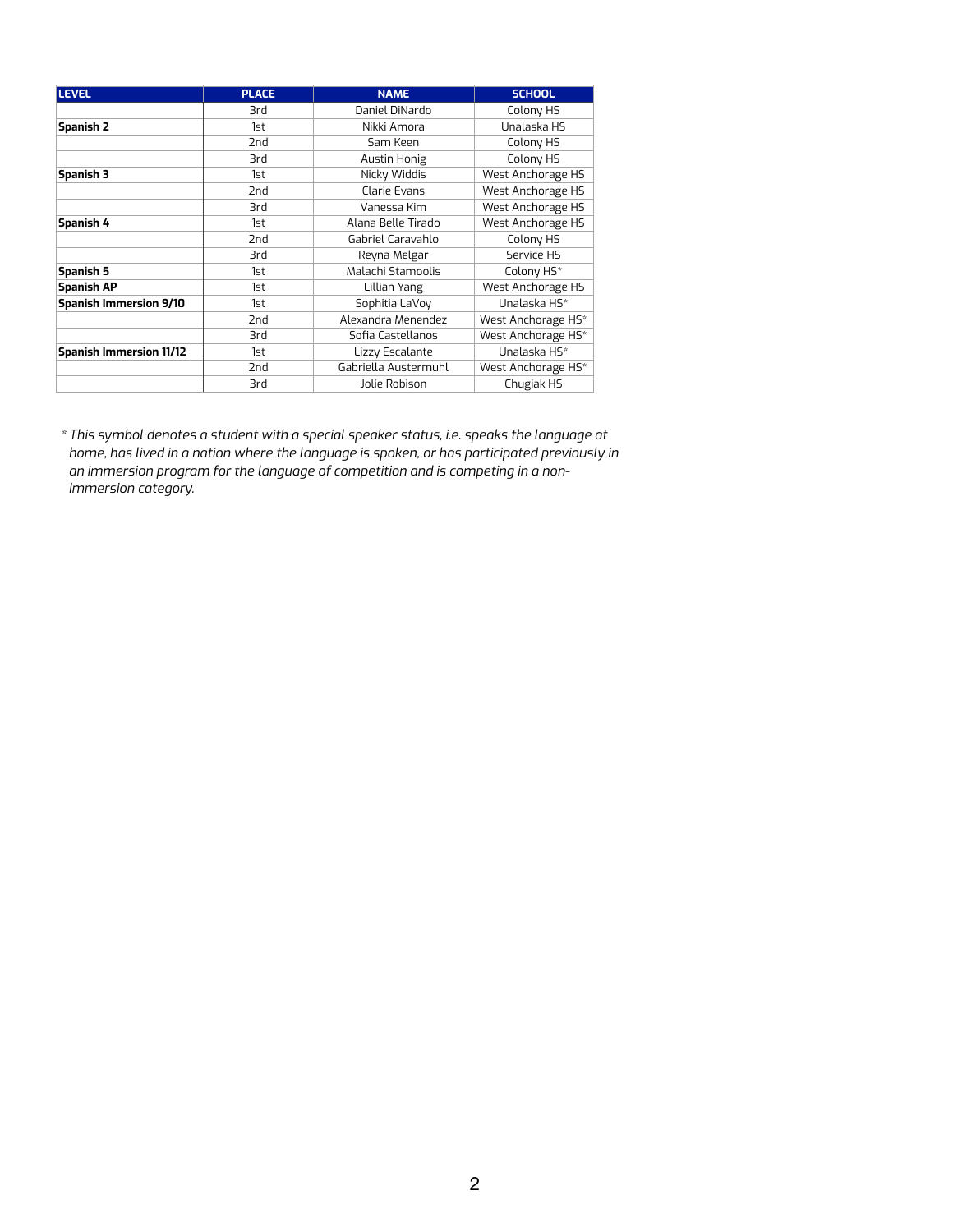## **Impromptu Results**

| <b>LEVEL</b>                   | <b>PLACE</b>               | <b>NAME</b>                   | <b>SCHOOL</b>                       |  |
|--------------------------------|----------------------------|-------------------------------|-------------------------------------|--|
| <b>Chinese 1</b>               | <b>Shelly Xiong</b><br>1st |                               | <b>Bartlett HS</b>                  |  |
| <b>Chinese 2</b>               | NO AWARDS                  |                               |                                     |  |
| <b>Chinese 3</b>               | Sheng Her<br>1st           |                               | <b>Bartlett HS</b>                  |  |
|                                | 2nd<br>Jessica Chang       |                               | <b>Bartlett HS</b>                  |  |
| Chinese 4/5/AP                 | NO AWARDS                  |                               |                                     |  |
| French 1                       | 1st                        | Rhiannon Dobbins              | Eagle River HS                      |  |
|                                | 2nd                        | Andrew Krenell                | Eagle River HS                      |  |
|                                | 3rd                        | Dakota Whaley                 | Dimond HS                           |  |
| <b>French 2</b>                | 1st                        | Peter Hobbie                  | West Anchorage HS                   |  |
| French 3                       | 1st                        | Ethan Harkey                  | Eagle River HS                      |  |
| French 4/5/AP                  | 1st                        | Cohen Jeffries                | Eagle River HS                      |  |
|                                | 2nd                        | Michelle Graeber              | Dimond HS                           |  |
| German 1                       | 1st                        | Shane Zoleske                 | Eagle River HS                      |  |
|                                | 2nd                        | Nikkeah Tikiun                | Chugiak HS                          |  |
|                                | 3rd                        | Aiden Willett                 | <b>Bartlett HS</b>                  |  |
| German <sub>2</sub>            | 1st                        | Kaley Rosenquist              | Chugiak HS                          |  |
|                                | 1st                        | Phoebe Goebel                 | Eagle River HS                      |  |
|                                | 2nd                        | Maryn Lusk                    | Eagle River HS                      |  |
|                                | 3rd                        | Rowan Campbell                | Chugiak HS                          |  |
| German 3                       | 1st                        | Korben Senden                 | Eagle River HS                      |  |
|                                | 2nd                        | Caroline Moffett              | Chugiak HS                          |  |
| German 4/5/AP                  | 1st                        | E Chythlook                   | South Anchorage HS                  |  |
|                                | 2nd                        | Alison Michael                | South Anchorage HS*                 |  |
|                                | 2nd                        | Kieran Richardson             | Chugiak HS                          |  |
|                                | 3rd                        | Ruben Sangl                   | Chugiak HS                          |  |
| <b>German Immersion 9/10</b>   | 1st                        | Luke Hillhouse                | Service HS*                         |  |
|                                | 2nd                        | Amalie Loki                   | Service HS*                         |  |
|                                | 3rd                        | Keegan Zawko                  | Service HS*                         |  |
| <b>German Immersion 11/12</b>  | 1st                        | <b>Burton Everett Manning</b> | Service HS*                         |  |
|                                | 2nd                        | <b>Trinity Huckstep</b>       | Service HS*                         |  |
|                                | 3rd                        | Jennifer Gore                 | Service HS*                         |  |
| Japanese 1                     | NO AWARDS                  |                               |                                     |  |
| Japanese 2                     | NO AWARDS                  |                               |                                     |  |
| Japanese 3                     | NO AWARDS                  |                               |                                     |  |
| Japanese 4/5/AP                | NO AWARDS                  |                               |                                     |  |
| Japanese Immersion 9/10        | 1st                        | Leena Edais                   | Dimond HS*                          |  |
|                                | 2nd                        | Katherine Reinbold            | Dimond HS*<br><b>Ben Eielson HS</b> |  |
| <b>Spanish 1</b>               | 1st                        | Rachel Holmly                 |                                     |  |
|                                | 2nd                        | Amelia Chipman                | <b>Ben Eielson HS</b>               |  |
|                                | 3rd                        | <b>Scotty Grover</b>          | <b>Ben Eielson HS</b>               |  |
| <b>Spanish 2</b>               | NO AWARDS                  | <b>Marting Ramirez</b>        | Ben Eielson HS*                     |  |
| <b>Spanish 3</b>               | 1st                        | Dominic Austin                | West Anchorage HS                   |  |
|                                | 2nd                        | Madison Griffin               | South Anchorage HS                  |  |
|                                | 3rd                        | Elijah McLellan               | West Anchorage HS                   |  |
| Spanish 4/5/AP                 | 1st                        | Gabriel Caravahlo             | Colony HS                           |  |
|                                | 2nd                        | Case Cropper                  | Dimond HS                           |  |
|                                | 2nd                        | Malachi Stamoolis             | Colony HS*                          |  |
|                                | 3rd                        | Ari Kaufman                   | West Anchorage HS                   |  |
|                                | 3rd                        | Kielee Backus                 | Colony HS*                          |  |
| <b>Spanish Immersion 9/10</b>  | NO AWARDS                  |                               | Chugiak HS <sup>*</sup>             |  |
| <b>Spanish Immersion 11/12</b> | 1st                        | Timothy Gruhn                 | West Anchorage HS                   |  |

*\*This symbol denotes a student with a special speaker status, i.e. speaks the language at home, has lived in a nation where the language is spoken, or has participated previously in an immersion program for the language of competition and is competing in a nonimmersion category.*